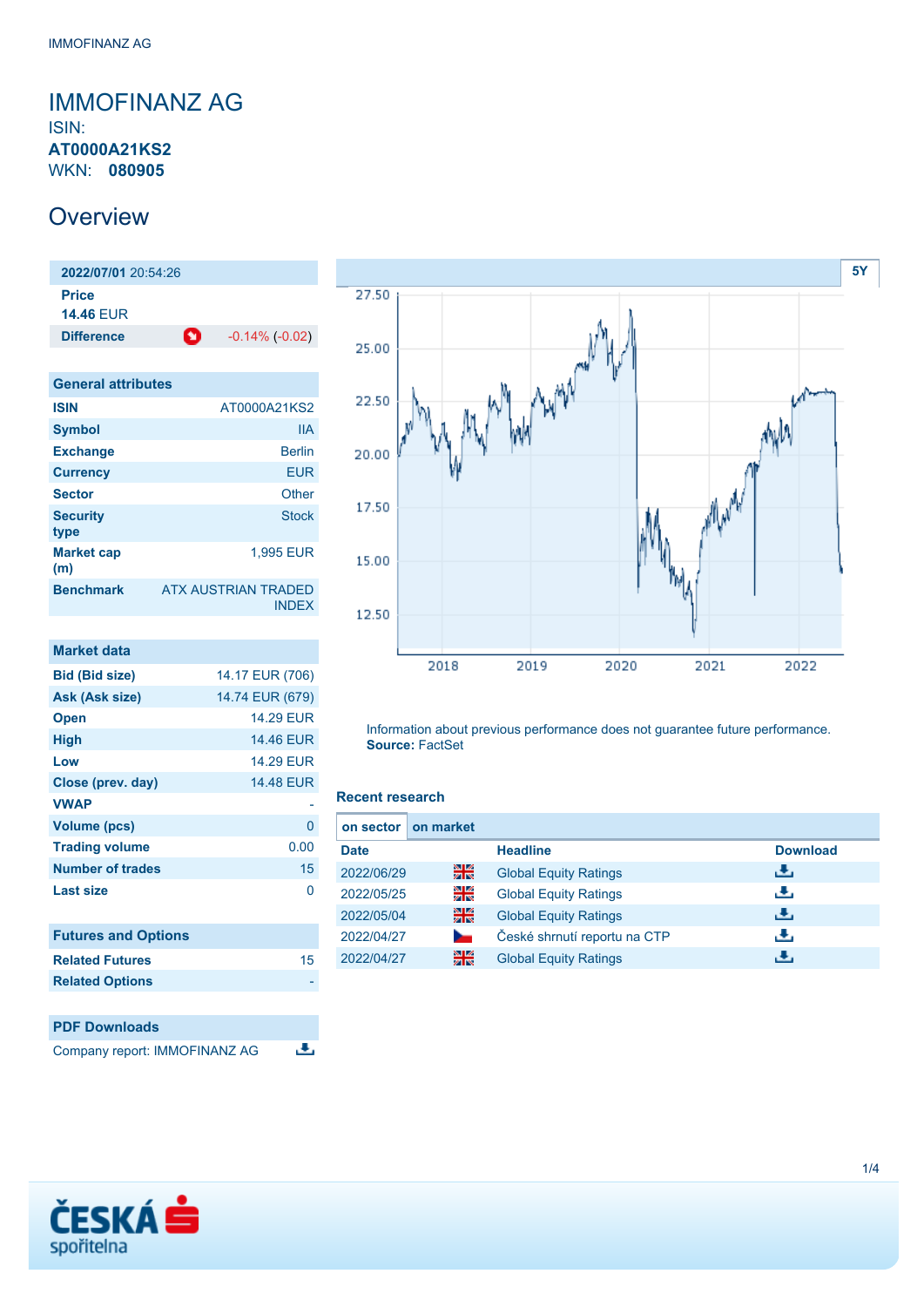# **Details**

**2022/07/01** 20:54:26 **Price 14.46** EUR

**Difference 1** -0.14% (-0.02)

| <b>General attributes</b> |                                            |
|---------------------------|--------------------------------------------|
| <b>ISIN</b>               | AT0000A21KS2                               |
| <b>Symbol</b>             | <b>IIA</b>                                 |
| <b>Exchange</b>           | <b>Berlin</b>                              |
| <b>Currency</b>           | <b>EUR</b>                                 |
| <b>Sector</b>             | Other                                      |
| <b>Security</b><br>type   | <b>Stock</b>                               |
| <b>Market cap</b><br>(m)  | 1.995 EUR                                  |
| <b>Benchmark</b>          | <b>ATX AUSTRIAN TRADED</b><br><b>INDFX</b> |

| <b>Market data</b>      |                  |
|-------------------------|------------------|
| <b>Bid (Bid size)</b>   | 14.17 EUR (706)  |
| Ask (Ask size)          | 14.74 EUR (679)  |
| <b>Open</b>             | <b>14.29 EUR</b> |
| <b>High</b>             | <b>14.46 EUR</b> |
| Low                     | <b>14.29 FUR</b> |
| Close (prev. day)       | <b>14.48 EUR</b> |
| <b>VWAP</b>             |                  |
| <b>Volume (pcs)</b>     | 0                |
| <b>Trading volume</b>   | 0.00             |
| <b>Number of trades</b> | 15               |
| Last size               |                  |

## **Performance and Risk**

|                   | 6 <sub>m</sub> | 1Y        | 3Υ        |
|-------------------|----------------|-----------|-----------|
| <b>Perf</b> (%)   | $-35.64%$      | $-23.71%$ | $-36.84%$ |
| Perf (abs.)       | $-8.02$        | $-4.50$   | $-8.45$   |
| <b>Beta</b>       | 0.11           | 0.21      | 0.66      |
| <b>Volatility</b> | 31.84          | 59.86     | 44.57     |



Information about previous performance does not guarantee future performance. **Source:** FactSet

| <b>Price data</b>                                         |                        |
|-----------------------------------------------------------|------------------------|
| $\emptyset$ price 5 days $\emptyset$ volume 5 days (pcs.) | 14.58 EUR (0)          |
| Ø price 30 days   Ø volume 30 days (pcs.)                 | 17.77 EUR (7)          |
| Ø price 100 days   Ø volume 100 days (pcs.)               | 21.38 EUR (12)         |
| Ø price 250 days   Ø volume 250 days (pcs.)               | 21.32 EUR (10)         |
| <b>YTD High   date</b>                                    | 23.36 EUR (2022/01/31) |
| <b>YTD Low   date</b>                                     | 14.29 EUR (2022/06/22) |
| 52 Weeks High   date                                      | 23.36 EUR (2022/01/31) |
| 52 Weeks Low   date                                       | 14.29 EUR (2022/06/22) |

| <b>Arbitrage views</b>       |                |                   |                       |                                 |                            |
|------------------------------|----------------|-------------------|-----------------------|---------------------------------|----------------------------|
| Exchange $\Box$              | <b>Date</b>    | <b>Time Price</b> |                       | <b>Trading</b><br>volume (mio.) | <b>Number of</b><br>trades |
| Vienna Stock Exchange        | 2022/<br>07/01 |                   | 17:35 14.39 EUR       | 1.07                            | 164                        |
| Tradegate                    | 2022/<br>07/01 |                   | 13:59 14.41 EUR       | 0.02                            | 4                          |
| <b>Stuttgart</b>             | 2022/<br>07/01 |                   | 08:04 14.26 EUR       | 0.00                            | 1                          |
| <b>Prague Stock Exchange</b> | 2022/<br>01/26 |                   | 11:42 559.00 CZK 0.01 |                                 | 1                          |
| <b>Munich</b>                | 2022/          | 14:21             | 14.35 EUR             | 0.23                            | 2                          |

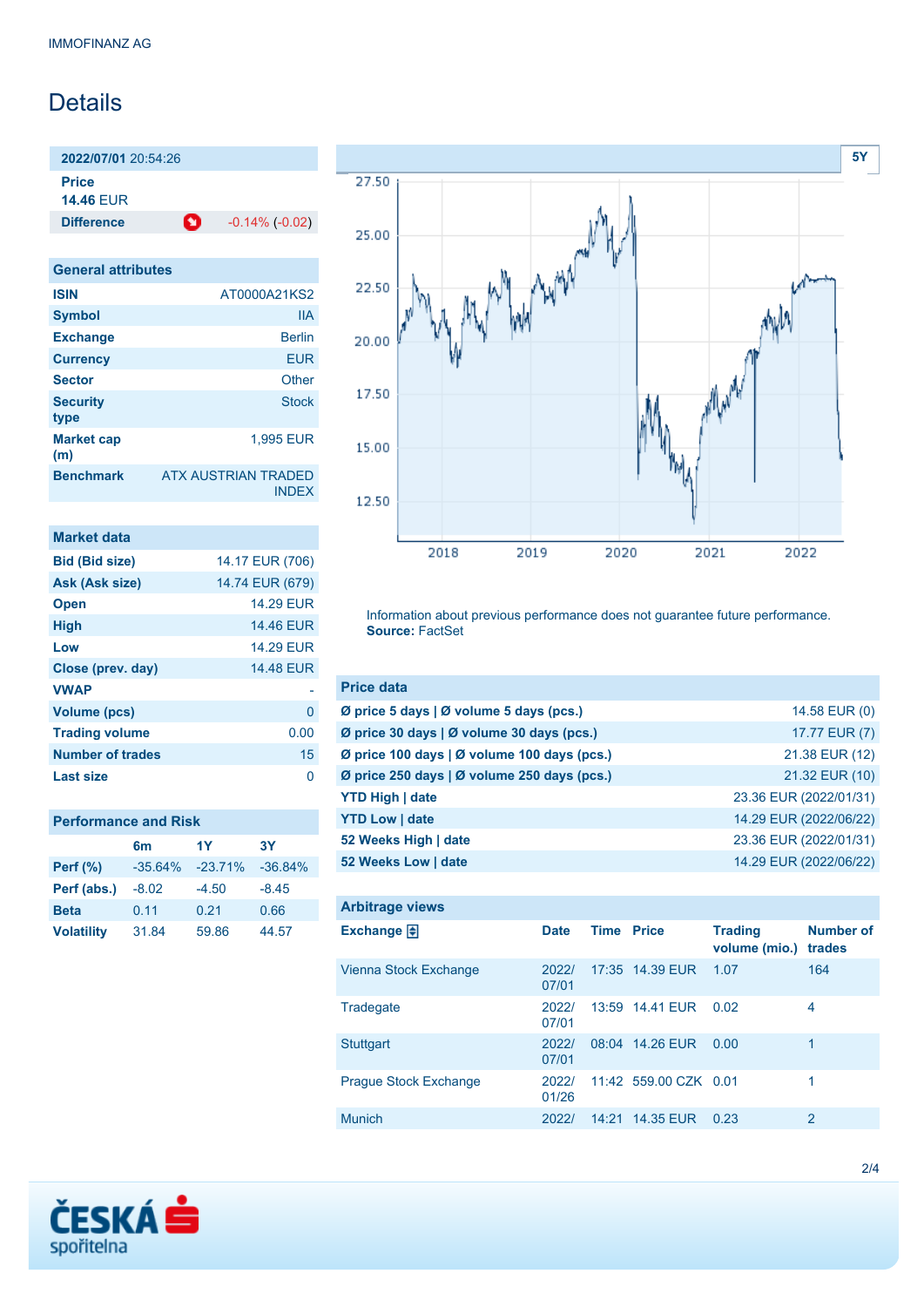|                                                                 | 07/01          |                       |      |    |
|-----------------------------------------------------------------|----------------|-----------------------|------|----|
| <b>London Stock Exchange</b><br><b>European Trade Reporting</b> | 2022/<br>07/01 | 17:30 14.365 EUR 0.00 |      | 2  |
| Hanover                                                         | 2022/<br>07/01 | 08:02 14.26 EUR       | 0.00 | 1  |
| Hamburg                                                         | 2022/<br>07/01 | 08:02 14.26 EUR       | 0.00 |    |
| Frankfurt                                                       | 2022/<br>07/01 | 08:05 14.32 EUR       | 0.00 | 1  |
| <b>Duesseldorf</b>                                              | 2022/<br>07/01 | 19:31 14.38 EUR       | 0.00 | 14 |
| <b>Berlin</b>                                                   | 2022/<br>07/01 | 20:54 14.46 EUR       | 0.00 | 15 |